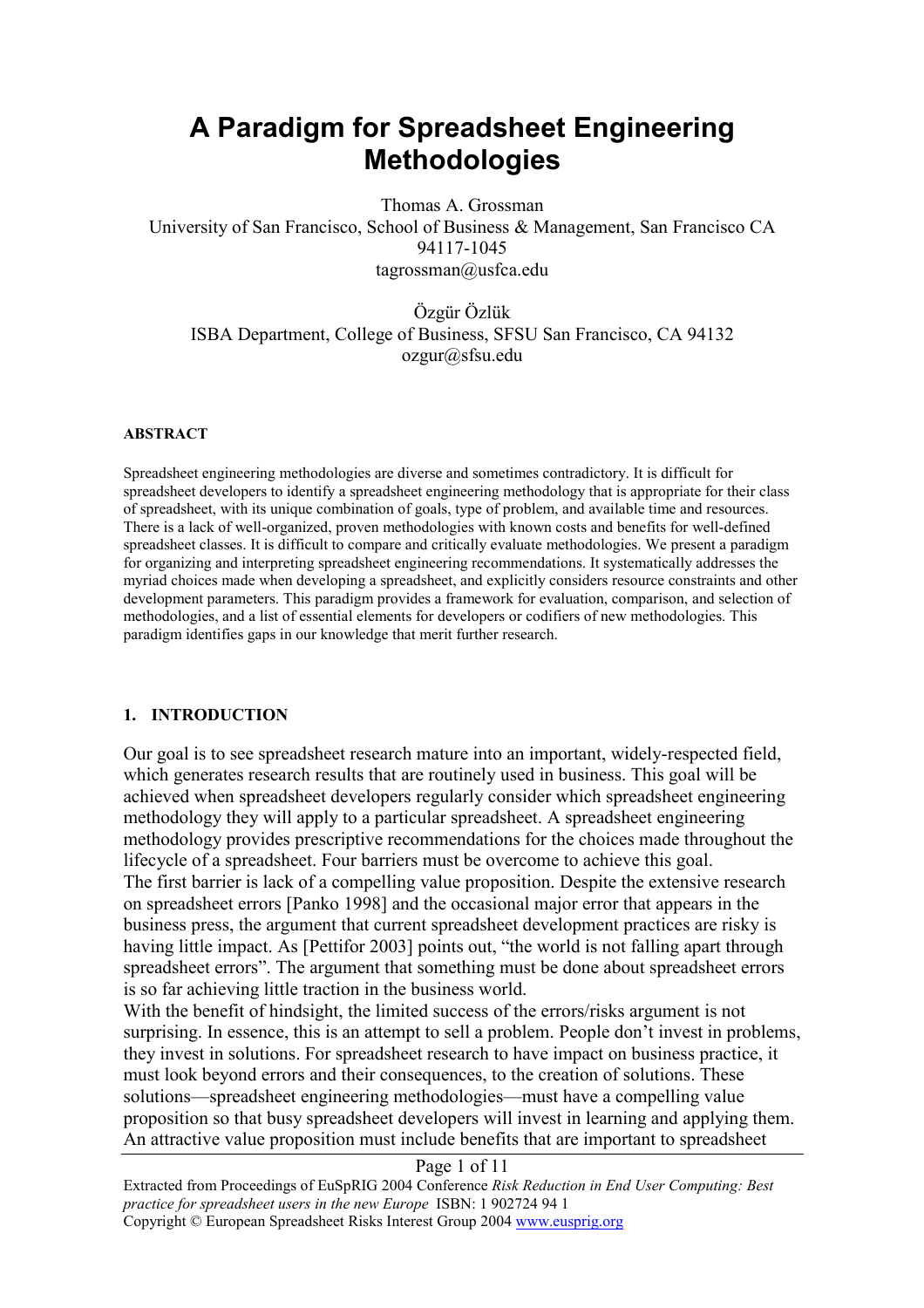developers who are relatively unconcerned with risks and errors. These might include more enjoyable development, greater job satisfaction, cost and personnel savings, reduced development time, lifecycle productivity, or enhanced quality of analysis and insight. The contents of this value proposition is an important research question that can only be answered by empirical research on spreadsheet developers.

We note that even if the spreadsheet research community were to be successful in persuading spreadsheet developers and senior management to take spreadsheet risks seriously, those risks can be mitigated only by the use of appropriate spreadsheet engineering methodologies. The barriers below militate against such use. The second barrier is lack of knowledge of spreadsheet practice. Spreadsheets are undoubtedly the most widely used programming language, and are used for countless different purposes with wide variety in development practices. Unfortunately, there is no systematic knowledge about this diversity of usage and development. This diversity makes it difficult to develop useful generalizations or theories regarding spreadsheets. As discussed by [Grossman and Özlük 2003], any recommendations or theories will apply to only a particular class of spreadsheets with similar characteristics. Empirical research is needed to identify the most important spreadsheet classes so that suitable spreadsheet engineering methodologies can be devised.

The third barrier is lack of a roadmap to appropriate spreadsheet engineering methodologies. Take the point of view of a developer about to embark on a spreadsheet development project. The developer has a certain amount of time and other resources available, is working on a particular type of problem, and has certain (perhaps vaguely defined) goals. What spreadsheet engineering methodology should he adopt? The current spreadsheet engineering literature is not easily accessible to such a developer. The developer must select among multiple methodologies. It can be difficult to understand which practices are appropriate to a particular spreadsheet, and to match the resources required by a methodology to the resources available. Indeed, existing spreadsheet engineering recommendations are sometimes contradictory, because different spreadsheet classes require different strategies. There is a need for a roadmap that starts with the spreadsheet class and resource constraints and guides developers to appropriate methodologies. We need a theoretical framework, or *paradigm*, to rigorously and systematically organize and critically evaluate spreadsheet engineering methodologies, including identification of their classes, benefits, and resource implications. The fourth barrier is a lack of well-organized, proven solutions with known costs and benefits for well-defined classes. Developing a roadmap requires a portfolio of spreadsheet engineering methodologies from which developers can choose. To do this, various spreadsheet classes must be identified, and provided with appropriate spreadsheet engineering methodologies. These methodologies must then be compared to alternative methodologies to elucidate when they are most appropriate. Finally, the methodologies need to be tested or otherwise proven to be beneficial, and the proven benefits and demonstrated resource needs must be clearly stated. This is a significant, long-term challenge for spreadsheet researchers. We provide a paradigm of spreadsheet engineering that facilitates the efficient development of spreadsheet engineering methodologies by identifying a set of essential elements that any methodology must consider.

# **2. ESSENTIAL ELEMENTS OF THE PARADIGM**

In this section we present a nine-element paradigm for spreadsheet engineering methodologies that facilitates organizing, interpreting, and critically evaluating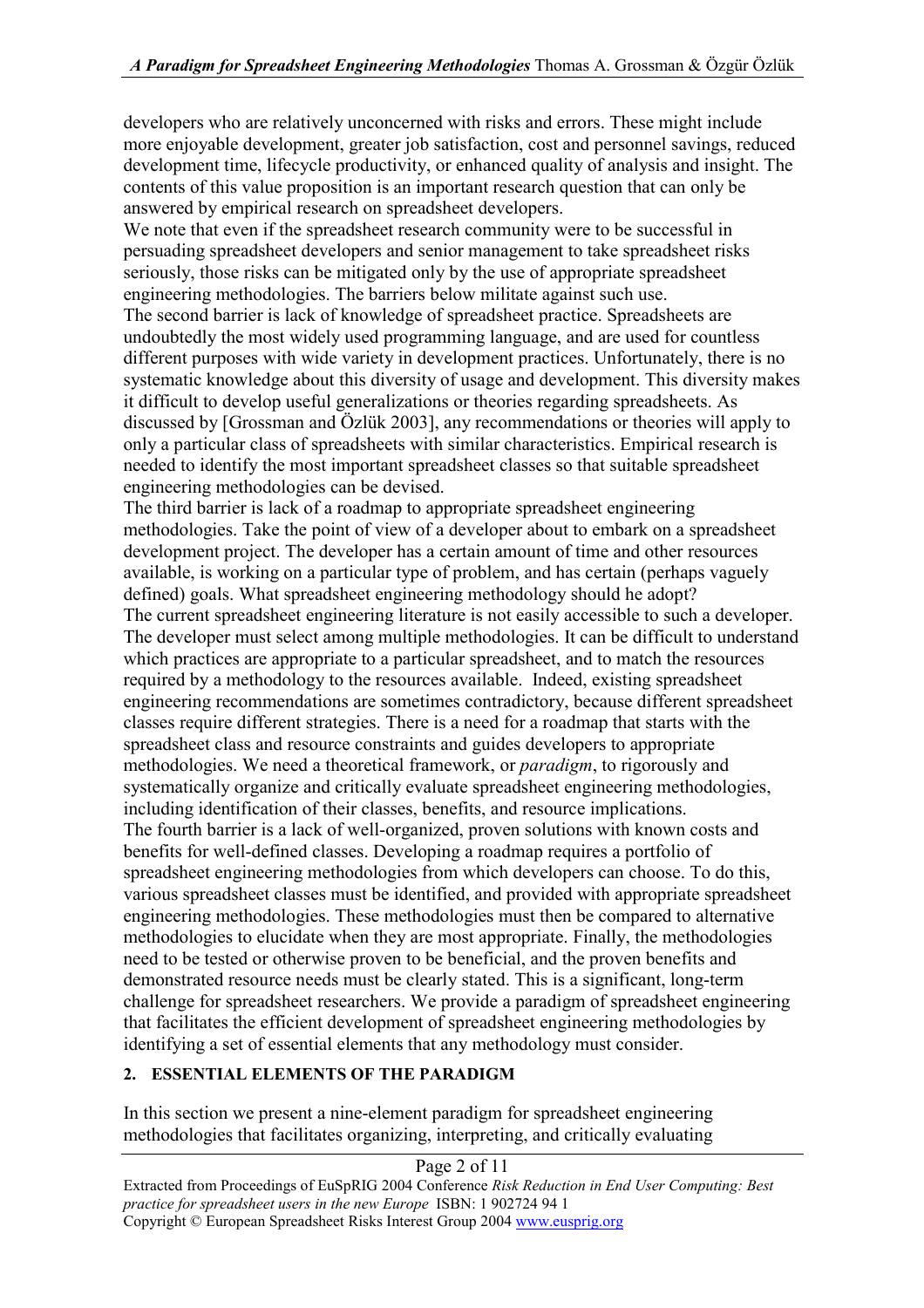spreadsheet engineering recommendations. This paradigm provides a vehicle to compare and contrast different spreadsheet engineering recommendations to aid developers in selecting methodologies, and researchers in understanding and improving them. It provides for explicit statements about the relevant classes, and the resources necessary to use the methodology. This paradigm enables us to evaluate the completeness of a spreadsheet engineering methodology. It provides a list of essential elements to developers of new spreadsheet engineering techniques and codifiers of existing practices. When working with a spreadsheet, the developer makes a series of choices about what to do and how to do it, such as how to organize the cells in the spreadsheet, and what documentation to provide. These choices can be made consciously or unconsciously. If made consciously, they can be made with careful analysis and reflection, or with only momentary consideration. In aggregate these choices determine the efficiency of development, the accuracy of the spreadsheet, and the ability to modify the spreadsheet in the future. These choices are the essence of spreadsheet engineering. A spreadsheet engineering methodology provides prescriptive recommendations for the choices made throughout the lifecycle of a spreadsheet. By identifying, organizing, and labeling these choices, we can create a paradigm of spreadsheet engineering methodologies. We structure these choices into nine *elements*. Every activity in the lifecycle of a spreadsheet fits into one of these elements. The purpose of the paradigm is to clarify and articulate distinct concepts relating to spreadsheet development and usage. Our intention is that any spreadsheet engineering methodology can be mapped into this paradigm. The nine elements of our paradigm are below.

- 1. Modeling
- 2. Development Parameters
- 3. Design
- 4. Programming
- 5. Quality Control
- 6. Debugging
- 7. Documentation
- 8. Usage
- 9. Modification

A meaningful spreadsheet engineering methodology must consider the problem-solving context in which spreadsheets are created and used. Therefore, the scope of spreadsheet engineering begins with the recognition that a spreadsheet shall be used to address a business problem, and includes all spreadsheet activity through to usage and modification of spreadsheet. Note that we do not consider whether a spreadsheet is the "right" software for the problem; the assumption in this paradigm is that the developer has chosen to build a spreadsheet, and will benefit from guidance on using it well.

Our paradigm is correct if every possible spreadsheet engineering methodology can be mapped onto it in only one way. The choice of elements is somewhat arbitrary. What is important is that the elements be individually distinct and collectively exhaustive. We anticipate this paradigm will be refined as spreadsheet engineering research progresses. Any particular spreadsheet engineering methodology may or may not proceed in the same order that the elements are listed. Many methodologies commingle the elements in the interest of efficiency. (This is desirable, but it makes it difficult to compare and evaluate methodologies.) For example, all spreadsheet engineering recommendations suggest that minimal documentation (element 7) such as row and column labels be done during programming (element 4). When mapping a particular methodology onto our paradigm, it

#### Page 3 of 11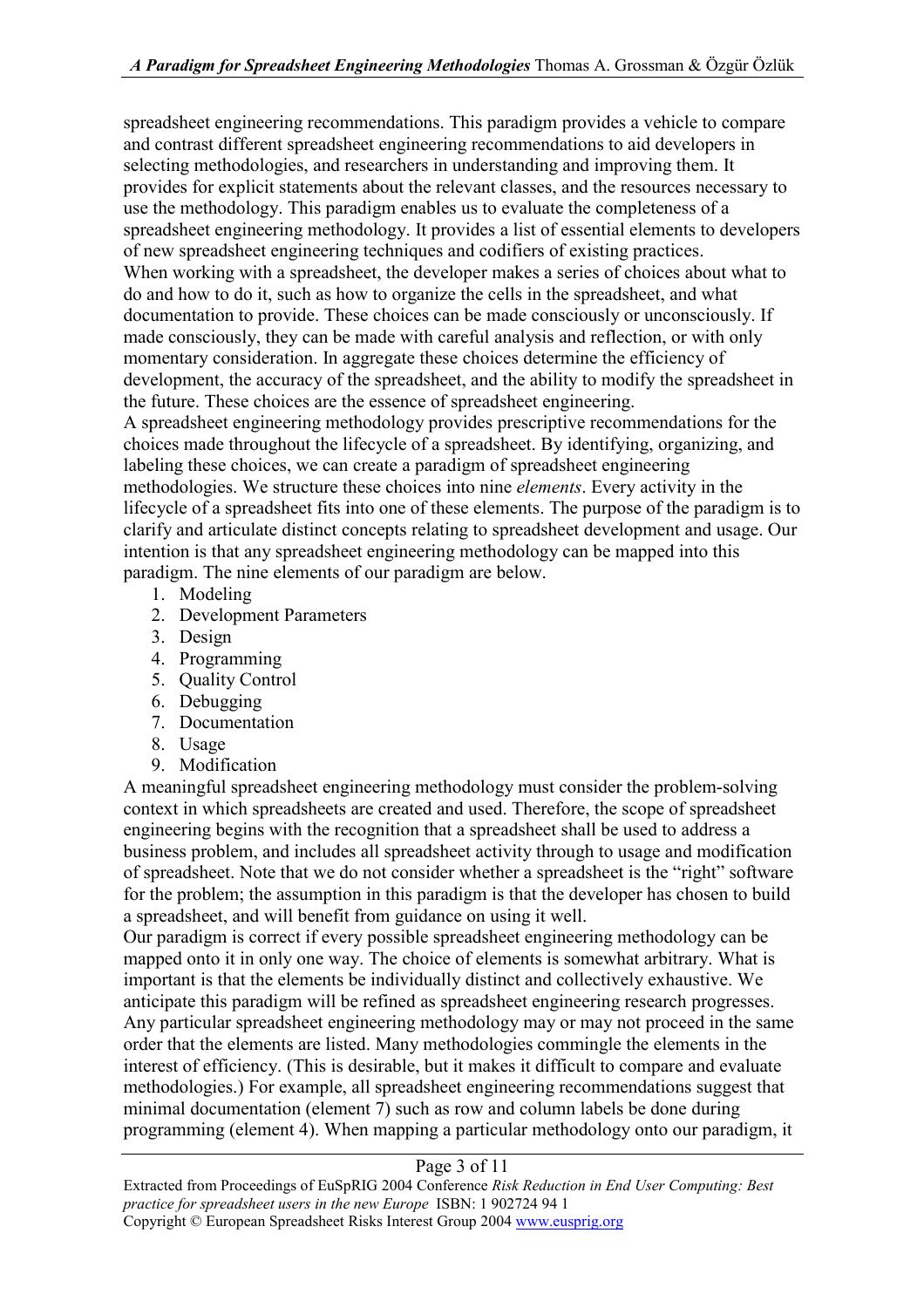will be necessary to disentangle the various elements to distinguish between the principles embodied in the methodology, and the recommended process of applying those principles. In the subsequent sections, we find it useful to distinguish between a "developer" and a "user"; a *developer* is involved with building the spreadsheet through tasks such as choosing column and row labels and writing cell formulas, whereas a *user* simply enter inputs, and observes and interprets outputs.

# **3. ESSENTIAL ELEMENT 1: MODELING**

Modeling is the act of determining what the spreadsheet shall do. Modeling is a component of business problem-solving. The need to solve a problem motivates modeling, which in turn motivates computation. A spreadsheet is a visual computer implementation of a mathematical model. The model embodied in any spreadsheet can be written as a set of algebraic equations which can, in principle, be computed by hand, or coded in a procedural computer language. A spreadsheet model—like any model—takes a set of inputs, and computes a set of outputs. Therefore, we formally define *modeling* as determining the inputs and outputs, and detailing how outputs shall be computed from inputs. Modeling includes considerations of the problem domain discussed in [Grossman 2002]. The best overview of modeling in isolation from programming is chapters  $1 - 4$  of Powell and Baker 2004.

We intentionally avoid the use of the term "specification" in our definition of modeling. A specification, whose roots are the waterfall lifecycle model of traditional software engineering, describes in great detail the function of a computer program prior to programming. This can be a powerful tool when working with procedural computer languages. In contrast, one of the most powerful capabilities of spreadsheets is their capability to program while modeling. It is apparent that most spreadsheets do not have formal specifications, and it is unlikely that spreadsheet developers will become avid specification writers. Therefore, creating a specification is but one choice that a developer can make, and which will often be declined. A key challenge for spreadsheet engineering researchers is to identify those situations where a specification is indeed essential, costeffective, or otherwise appropriate.

Because spreadsheets are a powerful vehicle for modeling, modeling is often integrated with spreadsheet design and programming. This can obscure the role of modeling as an independent intellectual activity. The relationship between modeling and programming is an essential aspect of any software engineering methodology. This relationship can range from complete separation to complete integration. Methodologies such as the classic waterfall lifecycle model and the use of Jacksonian Structured Programming [Chadwick et al 1999] recommend the completion of modeling before the start of programming. Certain lifecycle models such as the spiral model [McConnell 1996] provide for a sequence of distinct modeling and programming steps. [Nardi and Miller 1991] describe how spreadsheet users and developers cooperate in creating spreadsheets, with programming and modeling partially integrated. [Grossman 2002] discusses how developers can engage in exploratory modeling, where they program a spreadsheet to help them think through and understand their business problem fully integrating modeling and programming. It is important that any spreadsheet engineering methodology address modeling, which is the process of figuring out what the spreadsheet is to do, and carefully discuss the interaction of modeling and programming.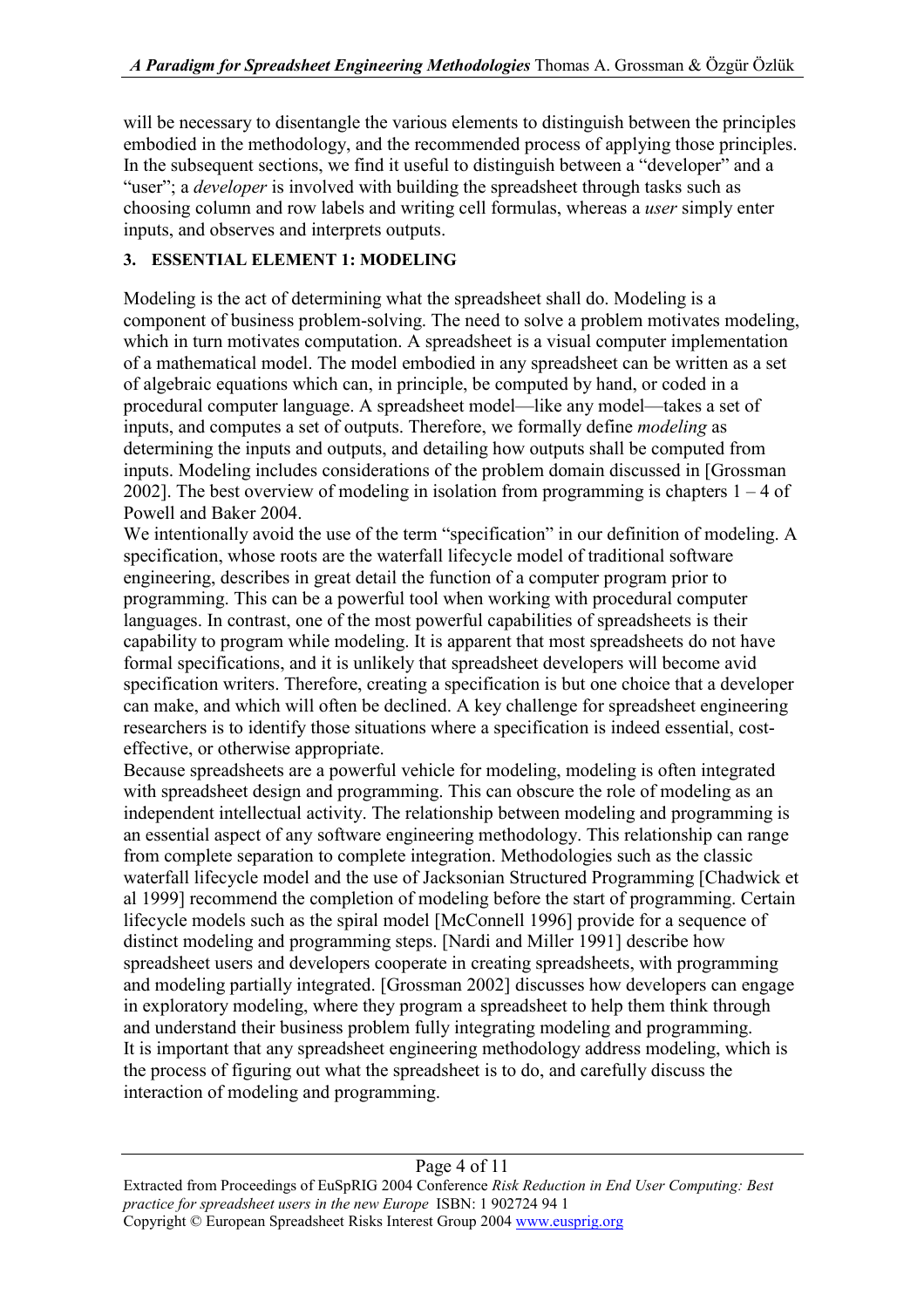# **4. ESSENTIAL ELEMENT 2: DEVELOPMENT PARAMETERS**

*Development parameters* are the planning assumptions of a spreadsheet. This includes the goals of the spreadsheet; the budget in terms of money, time and developer labor; the users in terms of their number, skill, and experience; the frequency of use; the time period of use; the likelihood and nature of modifications after usage; interactions with other information systems; the importance of the spreadsheet; the desired accuracy; and any other considerations that may affect the spreadsheet during its lifecycle. The selection of development parameters strongly affects all the steps of spreadsheet development. Unfortunately, because development parameters are prospective, they can be wrong. For example, a spreadsheet intended for one-time usage by its developer might see usage by multiple users. Or a spreadsheet that was to be programmed once and deleted is modified for other uses. Poor selection of development parameters at the beginning can cause expense and risk later. Therefore, the establishment of development parameters includes any evaluation of risks, such as errors and development failure. Development parameters are essentially business judgments about the deployment of resources to create information systems to achieve organizational goals. Therefore, development parameters are controlled by business considerations and resource constraints, not by any inherent properties of the model to be developed. We believe that consideration of development parameters is an essential component of any spreadsheet engineering methodology. A given spreadsheet engineering methodology is more appropriate for some development parameters than others. However, there is a tendency in the spreadsheet engineering literature to provide insufficient discussion of development parameters. Spreadsheet engineering methodologies should clearly identify any assumptions of development and usage, and discuss the resources required during initial development and potential future modifications.

# **5. ESSENTIAL ELEMENT 3: DESIGN**

The *design* of a spreadsheet comprises two elements: structural design and visual design. *Structural design* is the way cells are arranged. Structural design includes the designation of rows and columns to have particular meaning, the use of modularity, and the provision of space for documentation. *Visual design* refers to the appearance of cells and cell borders. Visual design includes shading, borders, fonts and other formats.

The spreadsheet engineering literature is in agreement that good design is important. However, there is no agreed list of what constitutes good design. Many discussions in the literature mingle design considerations with programming and documentation.

Two principles of structural design are widespread. The first is to organize related concepts using the rows and columns of the spreadsheet. For example, each column of a cash flow statement contains a single year, and each row contains a single accounting concept.

The second structural design principle is "modularity", which says that logically related elements be grouped into modules. A module might contain model inputs, model outputs, a summary with selected inputs and outputs, a set of computations, or other items. The module(s) that a spreadsheet user interacts with are called the "user interface" and often require special attention. A module can comprise a single cell, a section of a worksheet, an entire worksheet, a workbook, or even a set of linked workbooks. Modules can contain submodules. For example, the authors recently observed a 27 MB workbook of a user interface for a large spreadsheet application. The workbook contains numerous

# Page 5 of 11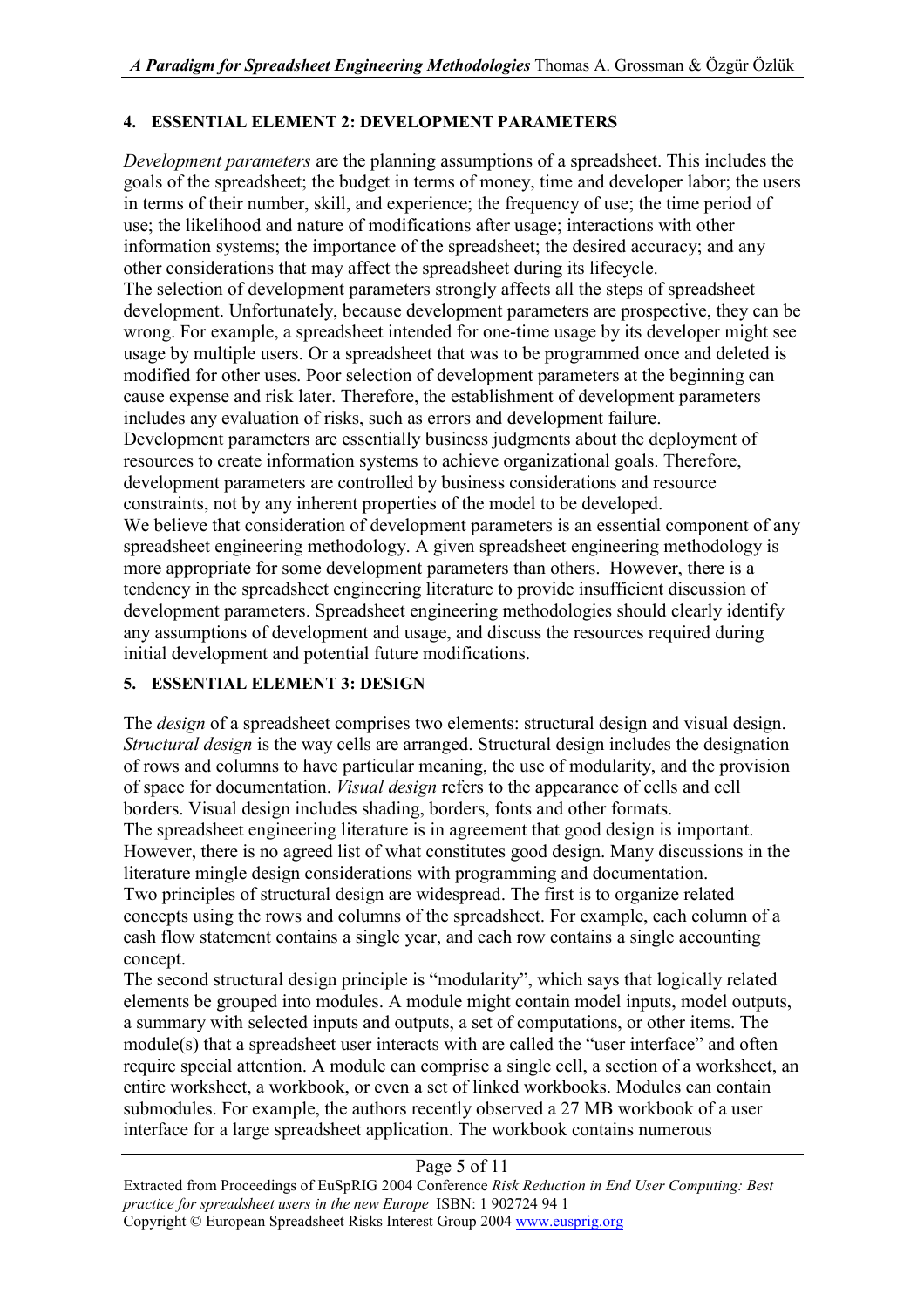submodules in the form of worksheets, with each worksheet containing a number of submodules in the form of sections.

The final structural design principle is to provide space for documentation. Space should be provided for row and column labels, and any other documentation. This is discussed in more detail in the Documentation section below.

Visual design is essentially the formats applied to the spreadsheet. The most important visual design elements are the use of fonts (including font choice, color, and bold/italic), justification within a cell, cell colors, and cell borders. Visual design draws attention to important elements in the spreadsheet; differentiates among inputs, intermediate variables and outputs; communicates and reinforces modularity; and establishes hierarchical relationships within a module.

Visual design elements are important for several reasons. [Nardi and Miller 1990] argue that spreadsheets success relies on the strong visual format opportunities for structuring and presenting data. [Reithel et al 1996] tells us that well-formatted spreadsheets are perceived as more accurate. However, [Raffensperger 2000] argues that certain formats such as excessive color, and non-constant column widths may reduce comprehension or become a distraction.

## **6. ESSENTIAL ELEMENT 4: PROGRAMMING**

*Programming* is the creation of cell formulas and other logic in a spreadsheet. Programming techniques range from broad principles such as "build a small-scale prototype and then scale up" to precise recommendations such as "do not hard code constants in cell formulas".

Here is a limited list of programming techniques. Enter each input exactly once. Replicate cell formulas using copying rather than typing. Use absolute references in cell formulas to facilitate copying. Create a scenario tool to run multiple datasets through the same logic. Check that input values are within established ranges. Use data validation tools to prevent users from entering out-of-range inputs. Use cell protection to prevent accidental or unauthorized modification of cell formulas. Check intermediate calculations for out-ofrange values. Use cross-foots and other redundant calculations. Use version control. Make files read-only to prevent accidental overwriting of important information. Use spreadsheet productivity features (such as Insert\Function...\, and selecting cell references rather than typing them) to avoid syntax errors in formulas. There are many other techniques.

There are some contradictions and open questions in the literature. Some authorities recommend avoidance of certain spreadsheet functions deemed risky, such as OFFSET, but others recommend OFFSET as being useful. Many spreadsheet auditing packages flag the use of multiply-nested IF functions, yet some well-engineered spreadsheets use deep nesting. The use of range names is recommended, but there are times when range names interfere with copying formulas or modifying a spreadsheet. [Thommes 1994] and [Caine and Robson 1993] recommend splitting lengthy cell formulas into smaller parts to keep the formulas simple and easy to understand, whereas [Raffensperger 2000] argues that splitting formulas may result in bloated hard-to-read spreadsheets.

Spreadsheet programming currently resemble a bag of tricks rather than a well-organized, intellectually coherent toolbox. Research is needed to codify and organize the techniques. Contradictory recommendations should be identified, and these contradictions resolved by specifying the development parameters or design where each technique is appropriate. It would be helpful to bring intellectual coherence to the dizzying array of techniques, by

#### Page 6 of 11

Extracted from Proceedings of EuSpRIG 2004 Conference *Risk Reduction in End User Computing: Best practice for spreadsheet users in the new Europe* ISBN: 1 902724 94 1 Copyright © European Spreadsheet Risks Interest Group 2004 www.eusprig.org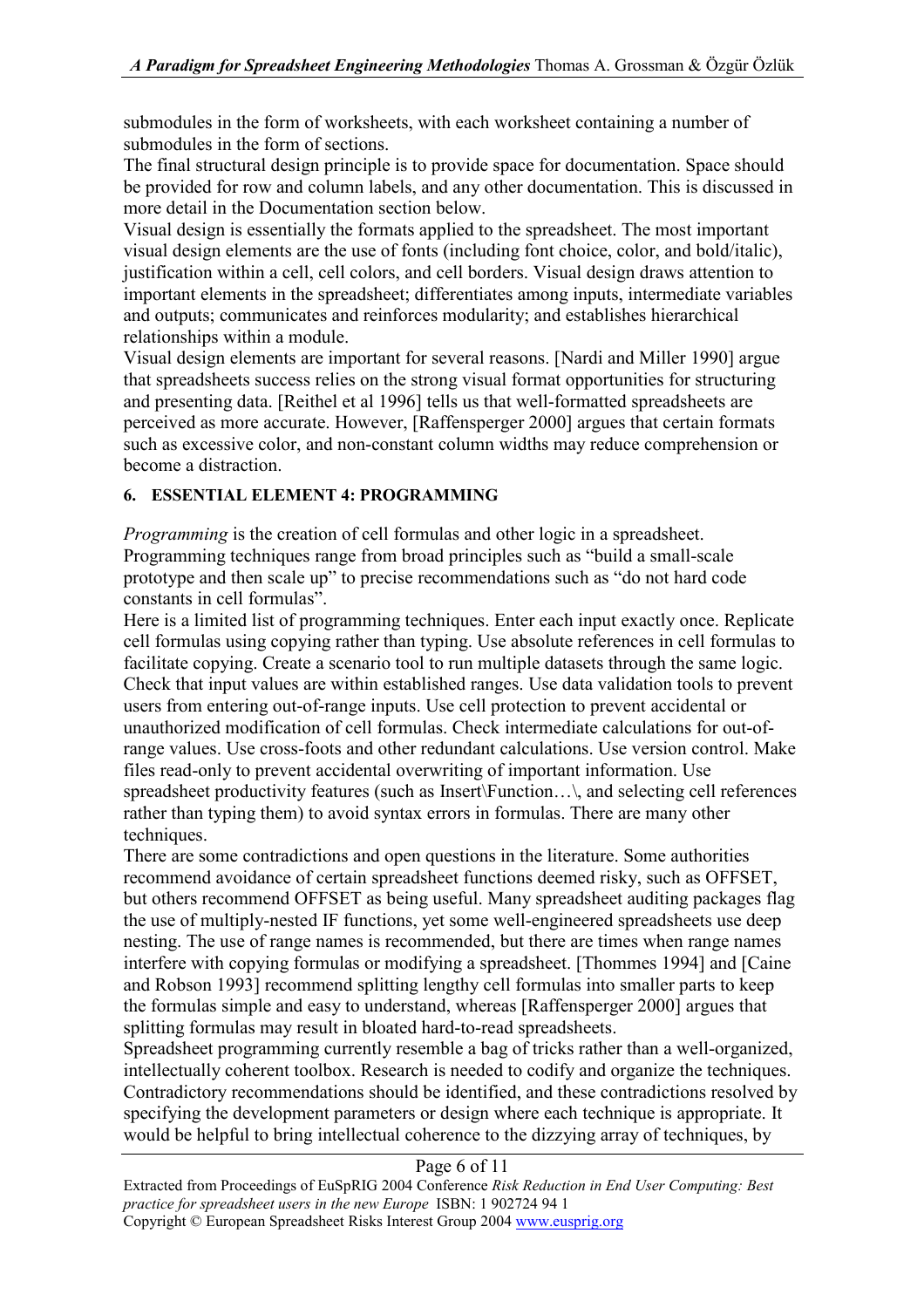categorizing them and distinguishing among high-level principles and low-level practices. Of particular interest for spreadsheet engineering is how development parameters affect programming practices and how programming practices affect spreadsheet quality and usage.

## **7. ESSENTIAL ELEMENT 5: QUALITY CONTROL**

*Quality Control* is all actions taken to determine whether the outputs of a spreadsheet are satisfactory. There are two aspects to quality control, "verification" and "validation". Verification is concerned with the programming of the model, and validation is concerned with the meaningfulness of the model as implemented.

*Verification* evaluates accuracy. It asks whether the spreadsheet program correctly implements the model. Verification answers the question "does the spreadsheet contain programming errors?" In principle, verification is an objective evaluation.

*Validation* evaluates model quality. It asks whether the model adequately depicts reality, and how closely model outputs correspond to real world values. Validation answers the question "is the model adequate?" In some situations, such as simple taxation models, validation can be objectively evaluated. In other situations, such as a complex model used by a bank to set the residual prices on car leases, objective evaluation is impossible. There are two general approaches to verification, code inspection and testing. The software engineering literature and [Panko 1999] argue that multi-person code inspection has the highest error-detection rate. Spreadsheet auditing tools automate code inspection for certain errors.

Testing is entering test data into a model and observing the outputs. The most useful test inputs are those with corresponding outputs that are known to be correct. For spreadsheets that address a problem that has never previously been modeled, the generation of test cases is a significant challenge. The theoretically rigorous approach to testing in [Rothermel et al 2001] assumes that test cases are available. Probably the best reference on testing spreadsheets that lack test cases is the brief and non-comprehensive discussion in chapter 5 of [Powell and Baker 2004].

In some cases, working through the model logic manually may be the only practical way to obtain a test case. In extreme situations, it may be necessary to build independently a parallel system, and compare results. Future research should consider how to test spreadsheets where the correct outputs are not known *a priori*.

Validation and verification are distinct concepts. An inadequate model that is programmed well is verified and invalid. A satisfactory model that has programming errors is inverified and valid. (Note: a model that has not been evaluated for accuracy is "unverified", a model that has failed the evaluation is "inverified".) Unfortunately, verification and validation are sometimes conflated in practice. When a developer evaluates a spreadsheet by examining the outputs and judging that they "seem about right" they are engaging in validation rather than verification. They risk making the (often unstated) assumption that validation insures verification. It does not. It simply insures that any errors tend towards what the developer expected for the inputs being used. This is called "confirmation bias" and can mask errors in a spreadsheet. There is no research on the prevalence of this practice, but anecdotal evidence suggests it is widespread. In fact, [Burnett et al 1999] take this approach, where testing is performed by developers "noticing" whether a particular cell contains a correct or incorrect value.

When verification detects an error in the programming, or validation detects an error in the model, it is necessary to fix the problem. This is called debugging.

#### Page 7 of 11

Extracted from Proceedings of EuSpRIG 2004 Conference *Risk Reduction in End User Computing: Best practice for spreadsheet users in the new Europe* ISBN: 1 902724 94 1 Copyright © European Spreadsheet Risks Interest Group 2004 www.eusprig.org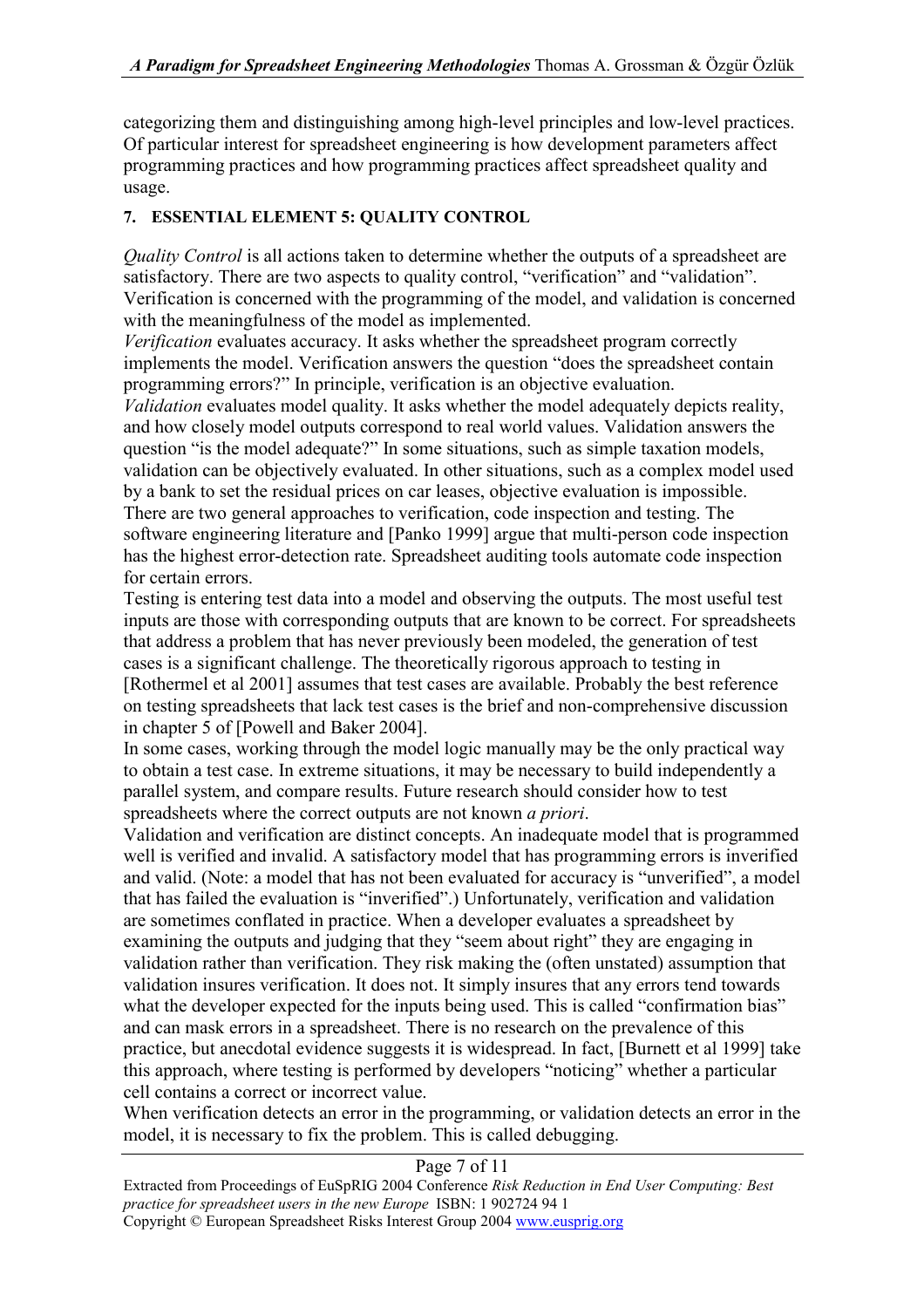## **8. ESSENTIAL ELEMENT 6: DEBUGGING**

Quality control finds problems, and debugging fixes them. *Debugging* is modifying a spreadsheet program to fix an output that has an unsatisfactory value. There are three key issues in debugging: how to locate the source of the problem, how to fix the problem, and how to avoid introducing new bugs.

Unfortunately, the spreadsheet engineering literature contains little guidance on debugging, particularly in a spreadsheet with complex contingent logic programmed with lookup formulas or nested IF formulas. Spreadsheet auditing software can be helpful in locating the problem, and can sometimes provide guidance in fixing it.

When the issue with the spreadsheet is the invalidity of the underlying model, it may be necessary to revisit element 1, modeling, to enhance the model. Then, it is necessary to change the spreadsheet to incorporate the enhancements. Making these changes accurately and efficiently is a similar if not more demanding skill compared to making changes to eliminate a programming error.

The software engineering and quality control literatures argue persuasively that preventing errors is cheaper than finding and fixing errors. Thus, incremental investment in design and programming can bring disproportionate savings in debugging. Provided of course, quality control is done at all!

Development of techniques for debugging is an area that has not received enough attention and merits further research. Empirical research on quality control and debugging practices would be valuable.

## **9. ESSENTIAL ELEMENT 7: DOCUMENTATION**

*Documentation* is any written record regarding the spreadsheet. The most common form of documentation is row and column labels in a spreadsheet. These can range from minimal abbreviations, to lengthy formal names.

Documentation can reside in many places. It can be integrated with cell formulas within a module, for example row and column labels, and a notes column. Documentation can reside in its own documentation module within a spreadsheet, or it can be in the form of a separate document such as a full-fledged user's manual. Microsoft Excel has features such as Comments and text boxes that allow documentation to be placed almost anywhere in the spreadsheet. The programming technique of range names can make cell formulas more readable and serves as a form of documentation.

Any element of a methodology can be documented, including modeling, development parameters, design, programming, quality control, and debugging. Documentation can consume substantial resources, and the amount of documentation to be done depends on the development parameters.

Spreadsheet engineering methodologies must carefully consider the appropriate level and type of documentation, and the resources required to create it. It is well known from software engineering that documentation is often inadequate, and there is anecdotal and empirical evidence that spreadsheet documentation is inadequate. Therefore, it may be desirable for methodologies to distinguish between essential documentation and desirable documentation.

## **10. ESSENTIAL ELEMENT 8: USAGE**

We define the *usage* of a spreadsheet to be any process where a user provides inputs to a spreadsheet, and observes the outputs. Usage does not involve programming.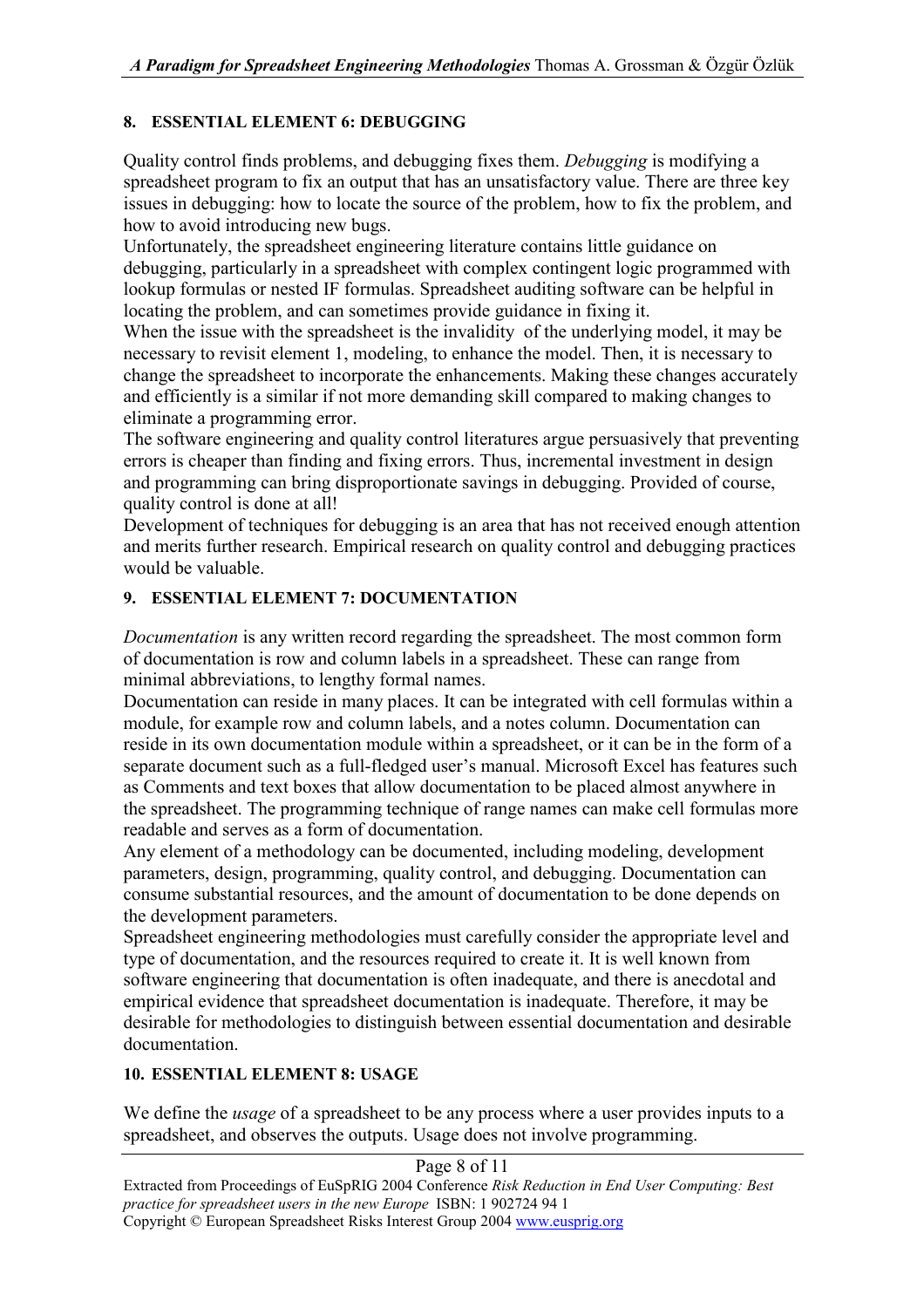Planned usage is considered in the development parameters element. Actual usage may differ from planned usage. This can signal unanticipated success. Such success can be a mixed blessing, because unplanned usage implies the spreadsheet is a poor platform for those newly-discovered uses, whatever they may be.

There is great diversity in usage, but we have limited theoretical and empirical knowledge because spreadsheet usage receives little attention in the literature. Usage can be by the developer, or by other individuals. Usage can be by one individual or many. Usage can be a single observation of a set of model outputs, or can involve multiple sets of inputs used to generate multiple sets of outputs. Usage can be a one-off event, or can take place regularly or irregularly over time. The user may or may not be able to interact with the developer. There are questions about how users can analyze a spreadsheet model (or any model) to systematically extract insight about a business process. There are also questions on how spreadsheets are shared by different people.

This situation is problematic. The usage of a spreadsheet is particularly important to spreadsheet development because expected usage helps determine the development parameters. We are ignorant of usage, and therefore cannot present compelling, evidencebased suggestions for integrating usage expectations into spreadsheet development. We know that usage expectations are sometimes wrong, but we do not know how often or how expected usage correlates to actual usage.

Clearly, rigorous research on spreadsheet usage would be beneficial.

## **11. ESSENTIAL ELEMENT 9: MODIFICATION**

*Modification* refers to changes made to the spreadsheet after it has been used. This includes terms such as "maintenance", "enhancement" and "extension". Like any software, modification of spreadsheets can be substantially more expensive than building in features from the beginning, and provision for modifications made early in development can significantly reduce the time, cost and risk of making modifications.

We know little about modifications. We know that spreadsheets whose development parameters indicated no modifications may indeed be modified after usage. Even when modifications are included in the development parameters, it may not be possible to anticipate the nature of the modifications. There is no systematic research on the origin of modification requests, and how these connect to usage, development parameters, design and programming decisions.

There is a clear opportunity for research on spreadsheet modifications. It would be helpful to have a categorization of the kinds of modifications that are made, who proposes them, and the effect of early-development planning (or its lack) on later modifications. In particular, it would be valuable to better understand the twin risks of over-engineering for modifications that never happen vis-à-vis the risk of under-engineering for unexpected modifications that later prove necessary.

## **12. CLASSES OF SPREADSHEETS**

Because of the great diversity among spreadsheets and spreadsheet developers, it is difficult to make detailed spreadsheet engineering recommendations that are widely applicable. In contrast, recommendations with narrow scope, pertaining to specific classes of spreadsheets, can provide detailed and specific guidance. The level of detail and specificity of spreadsheet engineering recommendations is inversely proportional to the scope of the recommendations. Therefore, it is important that any spreadsheet engineering methodology carefully define the class of problems to which it applies. In our nine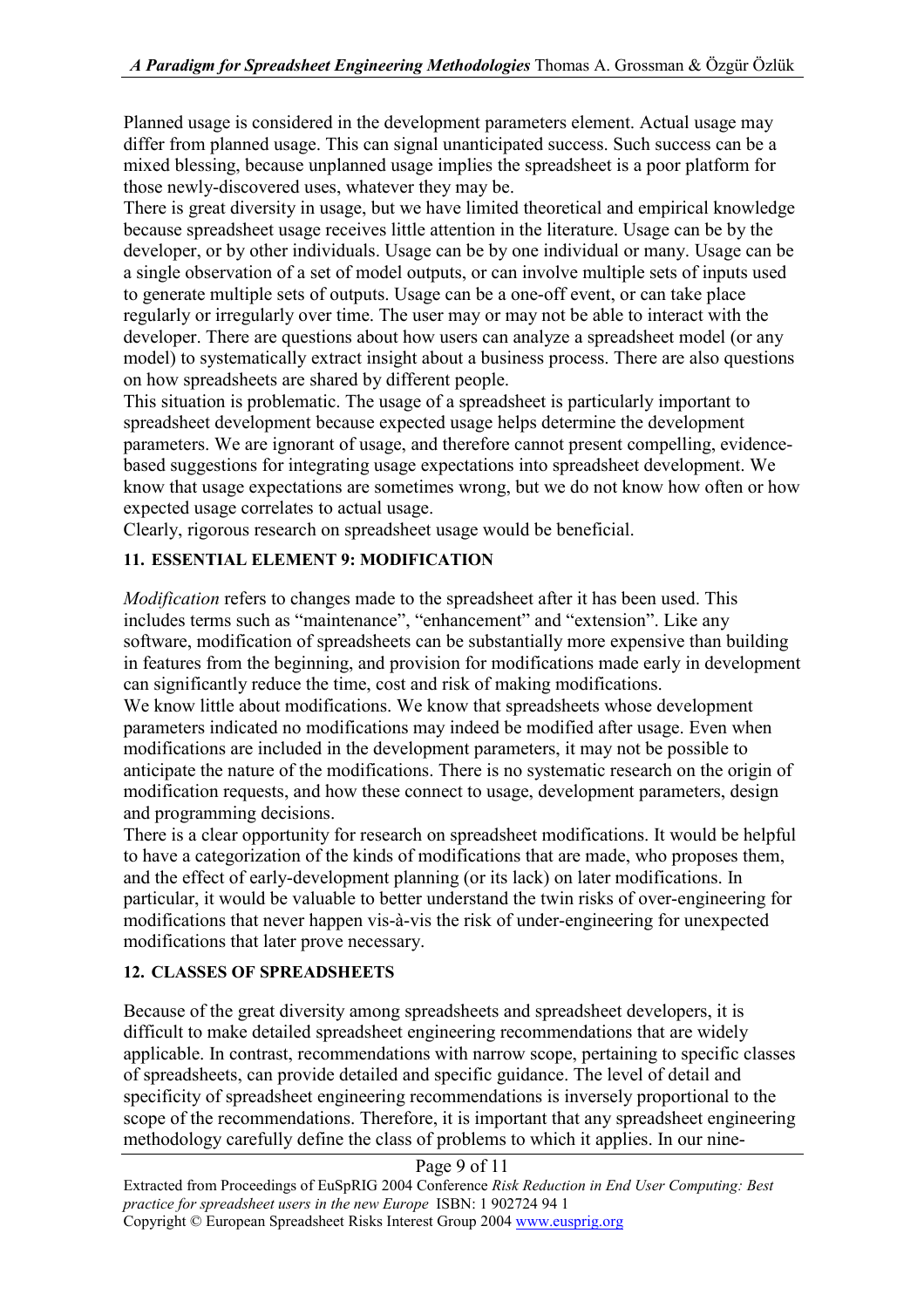element paradigm, the defining characteristics of a class are to be found in the development parameters and modeling elements.

When the class is well-defined, highly specific methodologies can be provided. For example, [Conway and Ragsdale 1997] consider the narrowly-defined class of small scale optimization models, and are able to provide very specific recommendations. Therefore, it is essential that a spreadsheet engineering methodology clearly indicate in the development parameters and modeling elements the class of spreadsheet to which it applies. We note that many existing spreadsheet engineering methodologies provide insufficient class information, and have hidden assumptions about where they can usefully be employed. This reduces their effectiveness, because some of their recommendations are ineffective or even inappropriate in certain classes, and developers for whom the recommendations are most appropriate may not recognize the relevance of the methodology.

# **13. CONCLUSIONS**

Our hope is to see spreadsheet research mature into an important, widely-respected field, which generates research results that are extensively used in business. This entails prescriptive research with sufficient power and applicability to motivate adoption and employment by busy spreadsheet developers. This power will emerge only with specific, detailed methodologies. Applicability will emerge with carefully specification of class. In principle, a specific spreadsheet engineering methodology can be defined for any class of spreadsheet. In practice, methodologies will probably only be defined for classes where significant value can be obtained through better practices.

Currently, it is difficult to compare, contrast, and critically evaluate spreadsheet engineering methodologies. This is because the methodologies are organized to support a particular development process, and it is challenging to decompose them into their components to observe commonalities and differences. More important, it can be difficult to recognize the hidden assumptions that underlie many methodologies, particularly assumptions about class.

We present paradigm of spreadsheet engineering that will help with these difficulties. By mapping spreadsheet engineering recommendations onto the nine essential elements of this paradigm, it will be easy to compare and evaluate methodologies, and determine their completeness. This paradigm provides a framework for developing new spreadsheet engineering methodologies, and makes explicit provision for identifying the modeling approach and development parameters which together define the class.

This paradigm identifies gaps in our knowledge that can guide further research. Important research opportunities include systematizing and organizing the wealth of programming techniques; devising techniques for testing spreadsheets that lack test cases; systematic methods for debugging spreadsheets; better understanding spreadsheet usage; and increasing our knowledge of spreadsheet modifications. Finally, there is an opportunity to systematically interpret existing spreadsheet engineering methodologies in light of our nine-element paradigm, and compare models to identify commonalities.

Future research on spreadsheet engineering should identify high-value classes with large numbers of developers who are sensitive to the investment they make in spreadsheets. These are the audiences most likely to adopt new spreadsheet engineering methodologies. Spreadsheet developers should be interviewed to identify what value proposition would induce them to invest in deploying new methodologies in their organizations.

#### Page 10 of 11

Extracted from Proceedings of EuSpRIG 2004 Conference *Risk Reduction in End User Computing: Best practice for spreadsheet users in the new Europe* ISBN: 1 902724 94 1 Copyright © European Spreadsheet Risks Interest Group 2004 www.eusprig.org